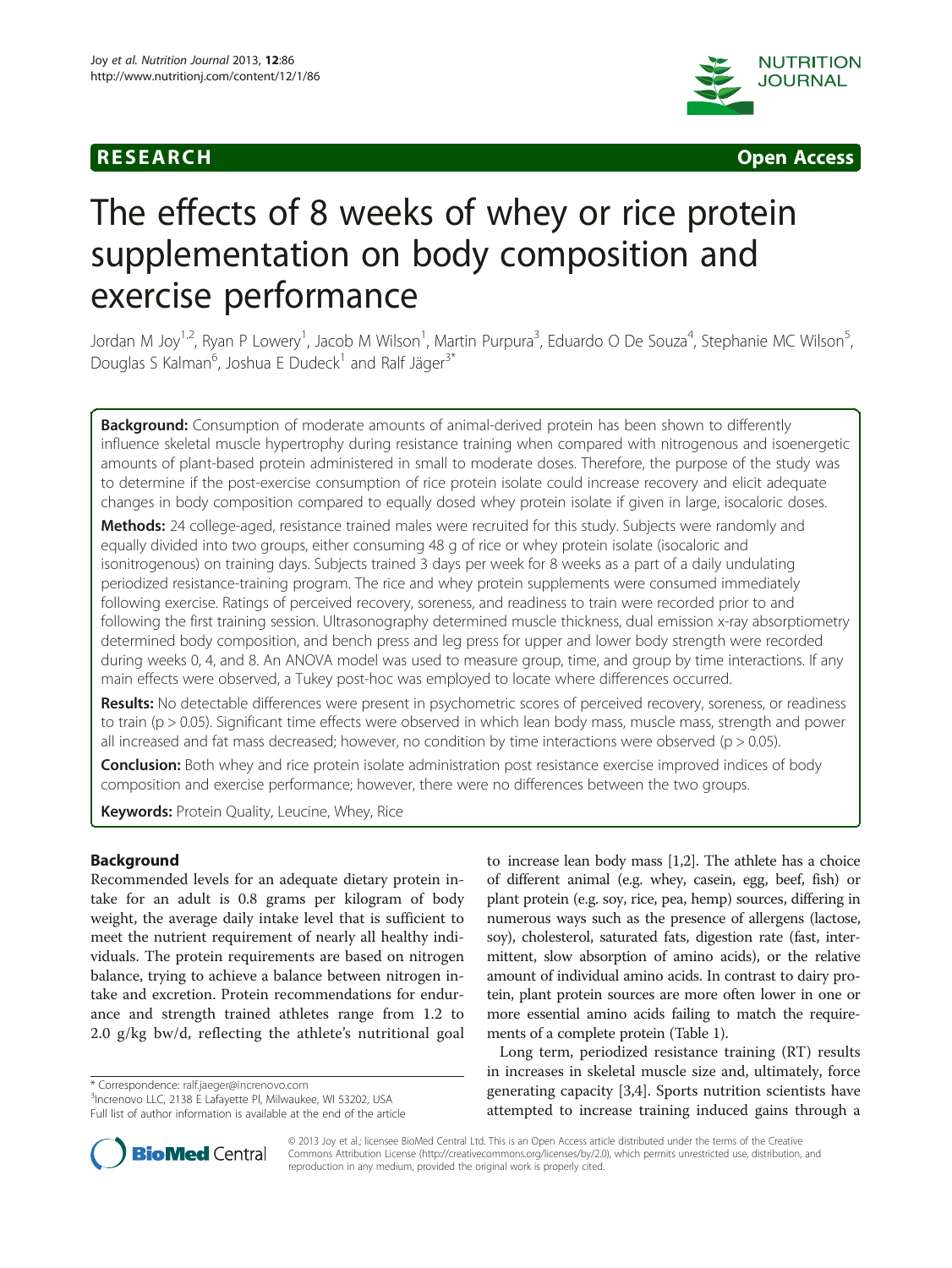<span id="page-1-0"></span>Table 1 Essential amino acids profile of a complete protein in comparison to whey protein isolate and rice protein isolate used in this study (Eurofins Analytical Laboratories, Metairie, LA)

| <b>Essential amino acid</b><br>[mg/g of protein] | Complete<br>protein | Whey protein<br>isolate | Rice protein<br>isolate |
|--------------------------------------------------|---------------------|-------------------------|-------------------------|
| Tryptophan                                       | 7                   | 22                      | 14                      |
| Threonine                                        | 27                  | 76                      | 35                      |
| Isoleucine                                       | 25                  | 70                      | 41                      |
| I eucine                                         | 55                  | 115                     | 80                      |
| Lysine                                           | 51                  | 101                     | 31                      |
| Methionine + Cystine                             | 25                  | 48                      | 49                      |
| Phenylalanine + Tyrosine                         | 47                  | 64                      | 101                     |
| Valine                                           | 32                  | 64                      | 58                      |
| Histidine                                        | 18                  | 18                      | 22                      |

number of protocols, which generally attempt to augment and/or speed skeletal muscle regeneration. One such intervention has been to increase the provision of the branched chain amino acids (BCAAs), leucine, isoleucine, and valine, which make up more than one third of muscle protein [[5\]](#page-5-0). The BCAAs are unique among the essential amino acids (EAAs) for their roles in protein metabolism [[6](#page-5-0)], neural function [[7-9](#page-5-0)], and blood glucose and insulin regulation [\[10\]](#page-5-0). Moreover, Garlick and colleagues [[11](#page-5-0)] have found that BCAAs were able to stimulate skeletal muscle protein synthesis (MPS) to the same degree as all 9 EAAs. Of the BCAAs, only leucine was able to independently stimulate MPS [[11\]](#page-5-0). It is well known that vigorous exercise can induce a net negative protein balance in response to both endurance and resistance training [[12](#page-5-0)]. Norton and Layman proposed that consumption of BCAAs, namely leucine, could turn individuals from a negative to a positive whole-body protein balance after intense exercise [\[6](#page-5-0)]. In support, the consumption of a protein or EAA complex that contains sufficient leucine has been shown to shift protein balance to a net positive state after intense exercise training [[6,13\]](#page-5-0). These findings led Norton and Wilson [\[14\]](#page-5-0) to suggest that optimal protein intake per meal should be based on the leucine content of the protein consumed.

Early research indicates that 2-3 g, or up to  $0.05$  g/kg bodyweight, of leucine are required to maximize MPS [[14-](#page-5-0)[16](#page-6-0)]. However once this threshold has been reached, a protein's beneficial effects on MPS effectively plateaus. For example, consuming 40 grams of egg protein (4 grams of leucine) did not enhance MPS over 20 grams of egg protein (2 grams of leucine) [\[17\]](#page-6-0).

Plant-based proteins contain approximately 6–8% leucine, and in low doses, they do not increase MPS compared to animal-based proteins, which contain approximately 8–11% leucine [\[18,19\]](#page-6-0). However, if leucine is added to a plant-based protein, MPS rates are not significantly different from animal-based proteins [\[20\]](#page-6-0). Moreover at lower doses of protein (10% of energy), animal sources stimulate MPS to a greater degree than plant sources. However, at higher doses (30% of energy), both plant and animal-based proteins have reached the amount of leucine needed to optimize MPS, resulting in no differences between the sources [\[21\]](#page-6-0).

To date however, no research has compared higher doses of plant to animal based protein following a resistance training intervention. Large doses of rice protein isolate, an allergen-free plant protein, containing 8% leucine may be a suitable form of protein to support muscle hypertrophy in combination with RT. Based on the available data, we hypothesize that higher doses of rice protein (48 g) will be comparable to an equally high dose of whey protein in its effects on lean mass and strength when given following RT. Therefore, the purpose of this study was to investigate the effects of higher doses of rice protein compared to equally high doses of whey protein on skeletal muscle hypertrophy, lean body mass, strength and power when given following 8 weeks of periodized RT in those individuals with previous RT experience.

# **Methods**

#### Experimental design

Our study consisted of a randomized, double blind protocol consisting of individuals given either 48 grams of rice or 48 grams of whey protein isolate following an acute resistance exercise bout (phase 1) and following each session during an 8 week periodized training protocol (Phase 2). Phase 1 of the study investigated the effects of protein sources on recovery 48 hours following a high volume, hypertrophy oriented resistance-training session. Phase two occurred for the remaining eight-week RT protocol, which consisted of training each muscle group twice per week using a non-linear periodized RT model. Direct ultrasound determined muscle mass, dual emissions x-ray absorptiometery (DXA) determined body composition, maximal strength, and power were assessed collectively at the end of weeks 0, 4, and 8.

### Subjects

Twenty-four healthy males  $(21.3 \pm 1.9 \text{ years}, 76.08 \pm 5.6 \text{ kg},$  $177.8 \pm 12.3$  cm) participated in the study. As inclusion criteria, it was required that all subjects cease taking nutritional supplements for three months prior to the study, had participated in RT at least 3 times per week for the past six months, and had a minimum of 1 year of RT experience. Subjects were carefully matched by age, body mass, strength, and resistance training experience, then randomly placed into either the rice  $(n = 12)$  or the whey  $(n = 12)$  group. All procedures were approved by the University of Tampa's Institutional Review Board.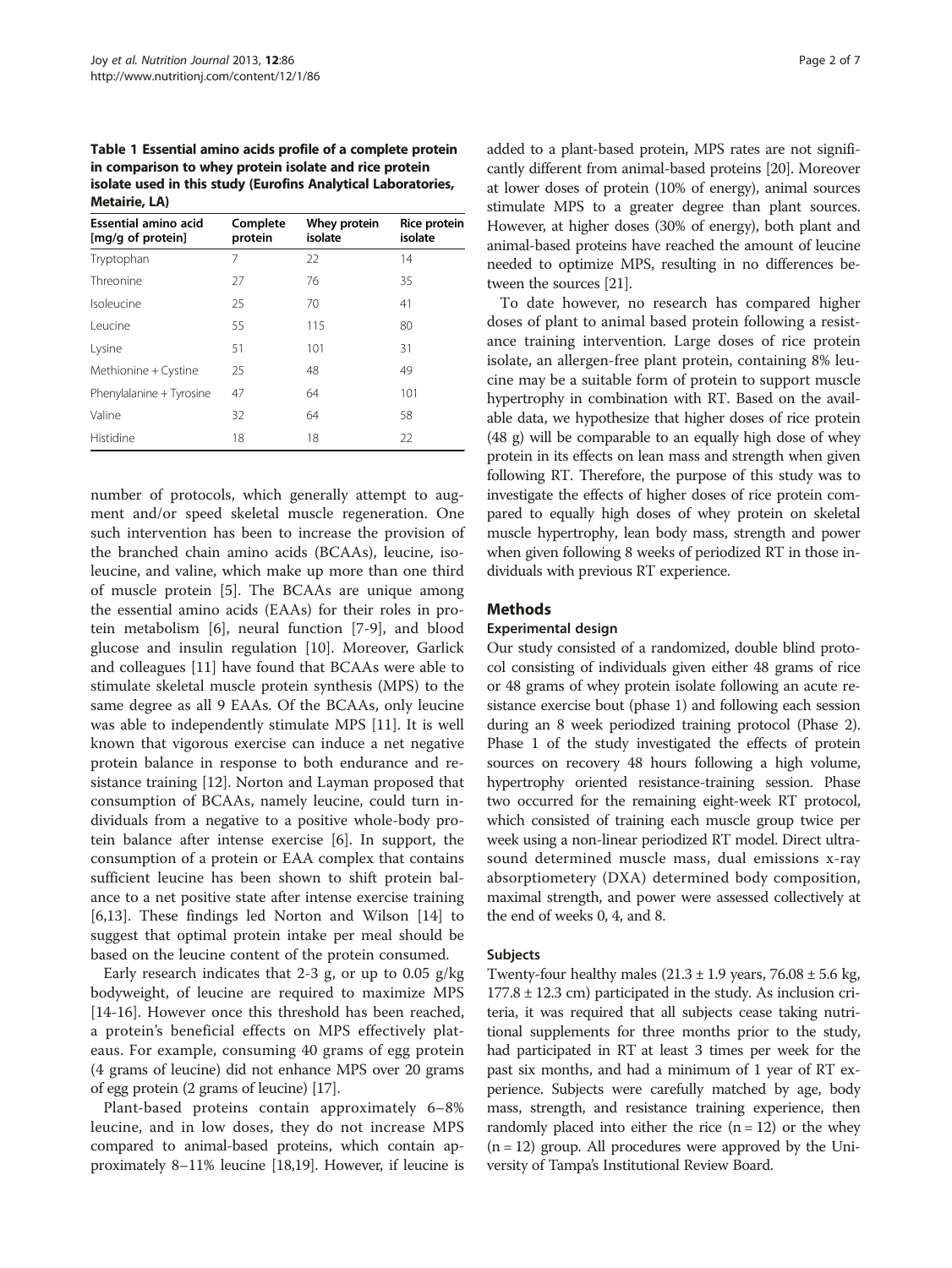<span id="page-2-0"></span>All subjects participated in a high volume resistance training session consisting of 3 sets of leg press, bench press, and military press, pull‐ups, bent over rows, barbell curls and extensions. Immediately following the workout, subjects consumed 48 grams of RPI or WPI respectively. Immediately prior to the exercise session and 48 hours post exercise, soreness, perceived readiness to train, and perceived recovery scale (PRS) measurements were taken. Soreness was measured on a visual analogue scale ranging from 0–10. With zero representing no soreness in the muscles at all, and 10 representing the worst muscle soreness ever experienced. PRS consists of values between 0–10, with 0–2 being very poorly recovered with anticipated declines in performance, 4–6 being low to moderately recovered with expected similar performance, and 8–10 representing high perceived recovery with expected increases in performance. Perceived readiness indicates how ready the subject felt they were to train. In this scale a 10 is the most ready an individual could be to train, while a 0 indicates the subject feels they are not ready at all to train.

#### Resistance training protocol

Our resistance training protocol was a modified combination from Kraemer et al. [\[22\]](#page-6-0) and Monteiro et al. [[3](#page-5-0)]. These researchers found that a non-linear resistancetraining program yielded greater results than a traditional or non periodized program in athletes. The program was designed to train all major muscle groups using mostly compound movements for the upper and lower body. The programmed, non-linear training split was divided into hypertrophy days consisting of 8–12 RM loads for 3 sets, with 60–120 seconds rest and strength days consisting of 2 to 5 RM loads for 3 sets for all exercises except the leg press and bench press which received 5 total sets. Weights were progressively increased by 2–5% when the prescribed repetitions could be completed. All training sessions were closely monitored by the researchers to ensure effort and intensity were maximal each training session.

# Strength, power, body composition and skeletal muscle hypertrophy testing

Strength was assessed via 1-RM testing of the leg press and bench press. Each lift was deemed successful as described by International Powerlifting Federation rules [\[23\]](#page-6-0). Body composition (lean body mass, fat mass, and total mass) was determined on a Lunar Prodigy DXA apparatus (software version, enCORE 2008, Madison, Wisconsin, U.S.A.). Skeletal muscle hypertrophy was determined via changes in ultrasonography determined combined muscle thickness of the biceps brachii and vastus lateralis (VL) and vastus intermedius (VI) muscles (General Electric Medical Systems, Milwaukee, WI, USA).

Power was assessed during a maximal cycling ergometry test. During the cycling test, the volunteer was instructed to cycle against a predetermined resistance (7.5% of body weight) as fast as possible for 10 seconds [[24](#page-6-0)]. The saddle height was adjusted to the individual's height to produce a 5–10° knee flexion while the foot was in the low position of the central void. A standardized verbal stimulus was provided to the subjects. Power output was recorded in real time by a computer connected to the Monark standard cycle ergometer (Monark model 894e, Vansbro, Sweden) during the 10-second sprint test. Peak power (PP) was recorded using Monark Anaerobic test software (Monark Anaerobic Wingate Software, Version 1.0, Monark, Vansbro, Sweden). From completion of wingate tests performed over several days, interclass correlation coefficient for peak power was 0.96.

#### Supplementation and diet control

Two weeks prior to and throughout the study, subjects were placed on a diet consisting of 25% protein, 50% carbohydrates, and 25% fat by a registered dietician who specialized in sport nutrition. Subjects met as a group with the dietitian, and they were given individual meal plans at the beginning of the study. Daily total of calories were determined by the Harris-Benedict equation and tracked by weekly logs to ensure compliance. The protein supplement was administered under supervision of a laboratory assistant following resistance training, and it consisted of either

| Table 2 Amino acid profile of the study materials |  |  |
|---------------------------------------------------|--|--|
|---------------------------------------------------|--|--|

| Amino acid [mg/g of protein] | Whey protein<br>isolate | Rice protein<br>isolate |
|------------------------------|-------------------------|-------------------------|
| Alanine                      | 54                      | 54                      |
| Arginine                     | 23                      | 77                      |
| Aspartic Acid                | 118                     | 87                      |
| Cystine                      | 25                      | 21                      |
| Glutamic Acid                | 191                     | 174                     |
| Glycine                      | 19                      | 43                      |
| Histidine                    | 18                      | 22                      |
| Isoleucine                   | 70                      | 41                      |
| Leucine                      | 115                     | 80                      |
| Lysine                       | 101                     | 31                      |
| Methionine                   | 23                      | 28                      |
| Phenylalanine                | 33                      | 53                      |
| Proline                      | 64                      | 45                      |
| Serine                       | 52                      | 49                      |
| Threonine                    | 76                      | 35                      |
| Tryptophan                   | 22                      | 14                      |
| Tyrosine                     | 31                      | 47                      |
| Valine                       | 64                      | 58                      |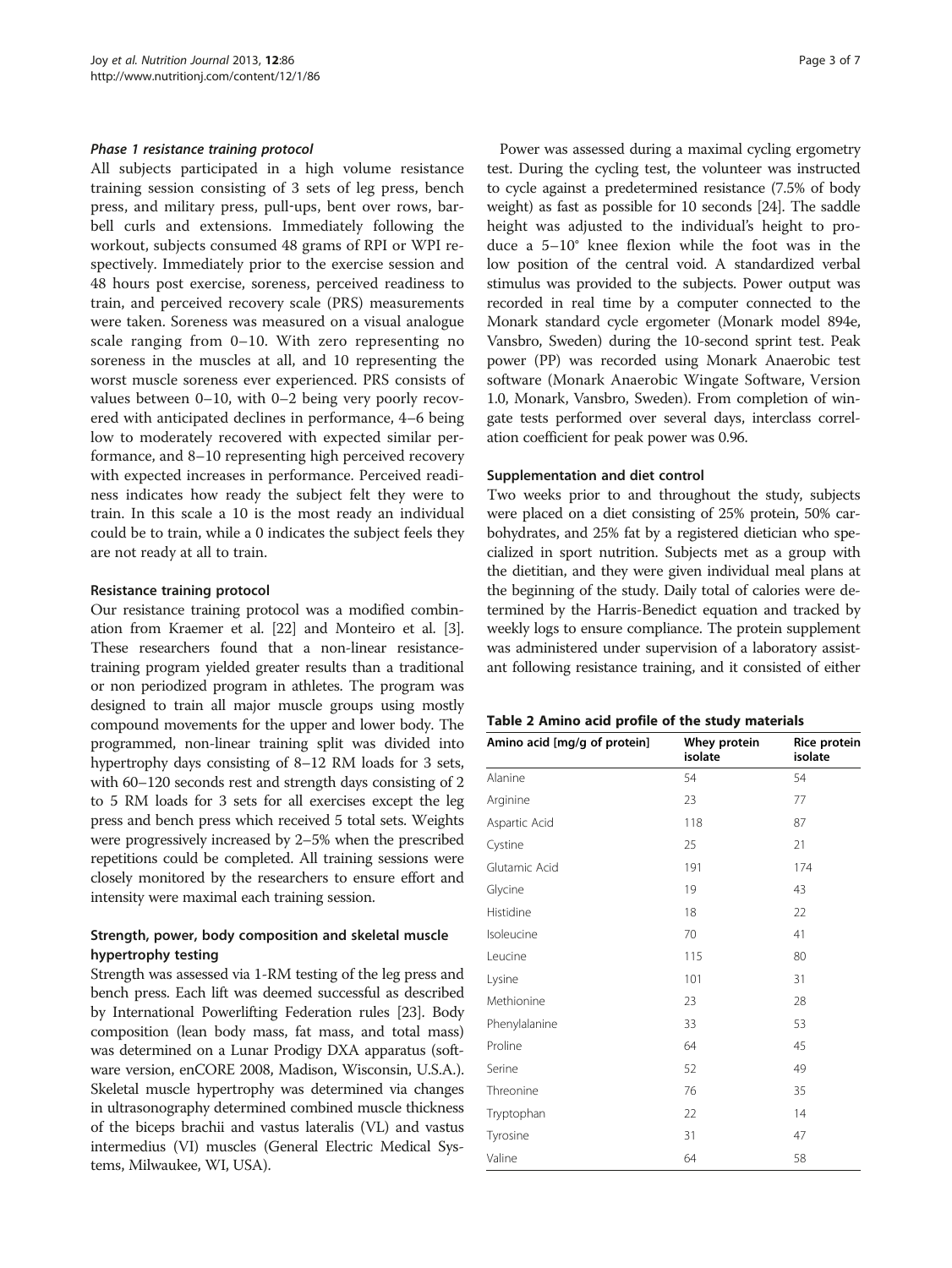<span id="page-3-0"></span>48 g of whey protein isolate (Nutra Bio Whey Protein Isolate (Dutch Chocolate), Middlesex, NJ) or 48 g of rice protein isolate (Growing Naturals Rice Protein Isolate (Chocolate Power) made with Oryzatein® rice protein, Axiom Foods, Oro Valley, AZ) dissolved in 500 ml of water. The amino acid profile of the study material was analyzed by an independent analytical laboratory (Eurofins Analytical Laboratories, Metairie, LA) and is displayed in Table [2.](#page-2-0) Both the whey protein supplement and rice protein supplement were isonitrogenous, isocaloric, and macronutrient ratio matched.

All supplements were tested by HFL Sports Science prior to use to ensure no contamination with steroids or stimulants according to ISO 17025 accredited tests.

# **Statistics**

An ANOVA model was used to measure group, time, and group by time interactions for both phase 1 and 2. If any main effects were observed, a Tukey post-hoc was employed to locate where differences occurred. All statistics were run using Statistica software (Statsoft, 2011).

# Results

# Phase 1

No differences existed between groups at baseline for any measure. There were no differences in the total amounts of weight lifted by the RPI  $(12296.3 \pm 2412.6 \text{ kg})$  or WPI

 $(11831.6 \pm 2611.3 \text{ kg})$  group during the resistance training session. There was a significant time effect ( $p < 0.05$ ) for soreness, which increased in both the RPI  $(0.3 \pm 0.6$  to 5.6  $\pm$  2.2) and WPI (0.3  $\pm$  0.5 to 6.0  $\pm$  1.9) groups, with no differences between groups (no condition X time effect). There was a significant time effect  $(p \lt 0.05)$  for PRS, which decreased in both the RPI  $(9.1 \pm 1.5 \text{ to } 5.45 \pm 1.5)$  and WPI  $(8.7 \pm 2.6$  to  $5.6 \pm 1.4)$  groups, with no differences between groups (no condition X time effect). There were no significant time or condition x time effects for perceived readiness to train, indicating that the subject's perceived readiness had recovered within 48 hours.

# Phase 2

There was a significant time effect  $(p \lt 0.01)$  for lean body mass, which increased in both the rice  $(58.5 \pm 5.5$ (baseline) to  $59.5 \pm 4.5$  (week 4) to  $61.0 \pm 5.6$  kg (week 8) and whey protein  $(59.6 \pm 5.2 \text{ to } 61.9 \pm 4.5 \text{ to } 62.8 \pm 5.2 \text{ kg})$ conditions, with no differences between conditions (no condition X time effect). There was a significant time effect for body fat  $(p < 0.05)$ , which decreased in both conditions,  $17.8 \pm 6.0$  to  $16.6 \pm 4.8$  to  $15.6 \pm 4.9$  kg in the rice protein condition and  $16.3 \pm 5.1$  to  $15.7 \pm 4.8$  to  $15.6 \pm 4.9$  kg in the whey protein condition, from pre to post training, with no differences between conditions (no condition X time effect). There was a significant time effect for quadriceps and biceps thickness ( $p < 0.05$ ), which increased from pre to

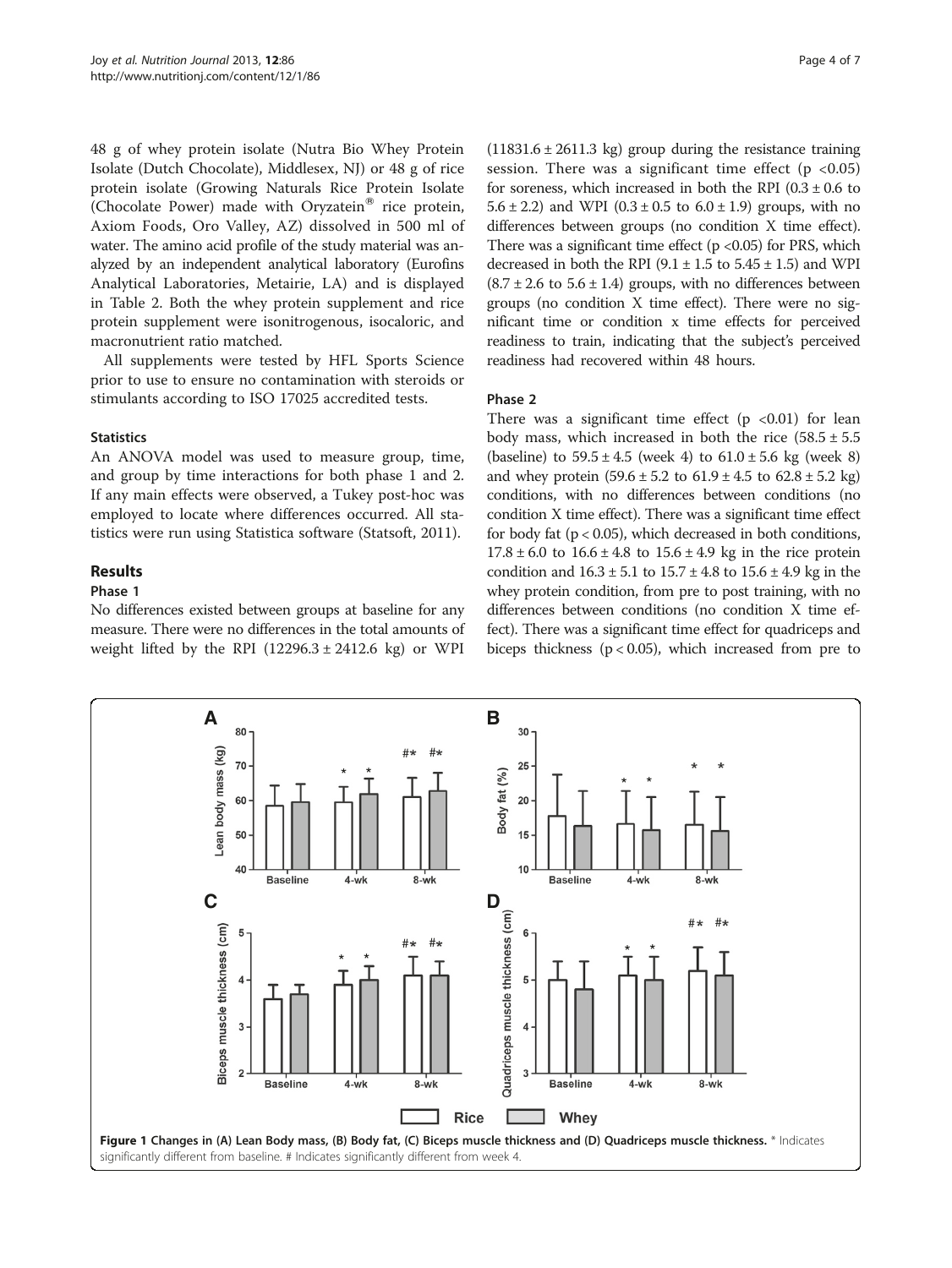<span id="page-4-0"></span>post training in the rice protein  $(5.0 \pm 0.4 \text{ to } 5.1 \pm 0.4 \text{ to }$  $5.2 \pm 0.5$  cm and  $3.6 \pm 0.3$  to  $3.9 \pm 0.3$  to  $4.1 \pm 0.4$  cm, respectively) and whey protein  $(4.8 \pm 0.7)$  to  $5.0 \pm 0.5$  to  $5.1 \pm 0.5$ 0.5 cm and  $3.6 \pm 0.2$  to  $4.0 \pm 0.3$  to  $4.1 \pm 0.3$  cm, respectively) conditions, with no differences between conditions (no condition X time effect). Body composition data is displayed in Figure [1](#page-3-0).

There was a significant time effect  $(p < 0.01)$  for 1-RM bench press strength, which increased from baseline to week 8 in both the rice protein  $(85.9 \pm 20.5 \text{ to } 95.5 \pm 1)$ 21.4 kg) and whey protein  $(89.5 \pm 18.5 \text{ to } 98.5 \pm 16.4 \text{ kg})$ conditions, with no differences between groups (no condition X time effect). There was a significant time effect  $(p < 0.01)$  for 1-RM leg press strength, which increased from baseline to week 8 in both the rice  $(220.0 \pm 38.5)$  to  $286.8 \pm 37.2$  kg) and whey  $(209.5 \pm 35.0$  to  $289.7 \pm 40.1$  kg) conditions, with no differences between conditions (no condition X time effect). There was a significant time effect for wingate peak power  $(p < 0.01)$ , which increased from baseline to week 8 in both the rice protein  $(638.4 \pm 117.2)$ to  $753.9 \pm 115.6$  watts) and whey protein  $(687.1 \pm 125.3)$  to  $785.0 \pm 101.1$  watts) conditions, with no differences between conditions. Performance data is displayed in Table 3.

### **Discussion**

The novel finding in the present study is that no significant condition by time interactions were observed between the rice protein and whey protein supplements on short term recovery or training-induced adaptations. Our findings support the proposed hypothesis that higher doses of rice protein (48 g) will be comparable to an equally high dose of whey protein in its effects on body composition and exercise performance after periodized RT. In other words, RPI supports changes in strength and body composition similarly to WPI.

Subjects were given either 48 g of protein in the form of a rice or whey protein supplement. At these doses, the rice protein supplement contained approximately 3.8 g of leucine whereas the whey protein supplement contained 5.5 g of leucine. At these doses, both supplements are predicted to reach levels necessary to optimize muscle protein accretion [\[14](#page-5-0)] they are also greater than the amounts observed



in prior research [\[25,26](#page-6-0)]. Moore et al. [\[25\]](#page-6-0) conducted a dose response study of an egg protein supplement comparing 0 g, 5 g, 10 g, 20 g, and 40 g of egg protein delivered after a bout of exercise. After consumption of the supplement, MPS rates were monitored for four hours. Their results suggested that MPS was maximally stimulated with 20 g of egg protein, which contains 1.7 g of leucine. It was also observed that at double that dose (40 g, 3.4 g of leucine), no significant differences in MPS occurred.

Chronic free leucine supplementation alone did not improve lean body or muscle mass during resistance training in the elderly, whereas it was able to limit the weight loss induced by malnutrition. Leucine-rich amino acid mixtures or proteins appeared more efficient than leucine alone to improve muscle mass and performance, thereby suggesting the efficacy of leucine depends on the presence of other amino acids. Small differences in protein digestion rates, differences in branched-chain amino acid content can impact the ability of the protein to maximize post exercise MPS. Available data on soy protein suggests that plant proteins might differ in their ability to support muscle protein

|  | Table 3 Changes in strength and power |  |  |  |  |
|--|---------------------------------------|--|--|--|--|
|--|---------------------------------------|--|--|--|--|

|                                       | <b>Baseline</b> | Week 4          | Week 8           |
|---------------------------------------|-----------------|-----------------|------------------|
| Bench Press (kg) Rice Protein Isolate | $85.9 + 20.5$   | $91.6 + 21.2$   | $95.5 + 21.4*$   |
| Bench Press (kg) Whey Protein Isolate | $89.5 + 18.5$   | $95.5 + 17.8$   | $98.5 + 16.4*$   |
| Leg Press (kg) Rice Protein Isolate   | $220.0 + 38.5$  | $266.4 + 34.6$  | $786.8 + 37.2*$  |
| Leg Press (kg) Whey Protein Isolate   | $209.5 + 35$    | $259.5 + 39.6$  | $789.7 + 40.1$ * |
| Peak Power (W) Rice Protein Isolate   | $638.4 + 117.2$ | $692.5 + 118.6$ | $753.9 + 115.6*$ |
| Peak Power (W) Whey Protein Isolate   | $687.1 + 125$   | $740.8 + 115.4$ | $785.0 + 101.1*$ |

Data is displayed as mean  $\pm$  standard deviation, \* denotes significant change from baseline ( $p \le 0.05$ ).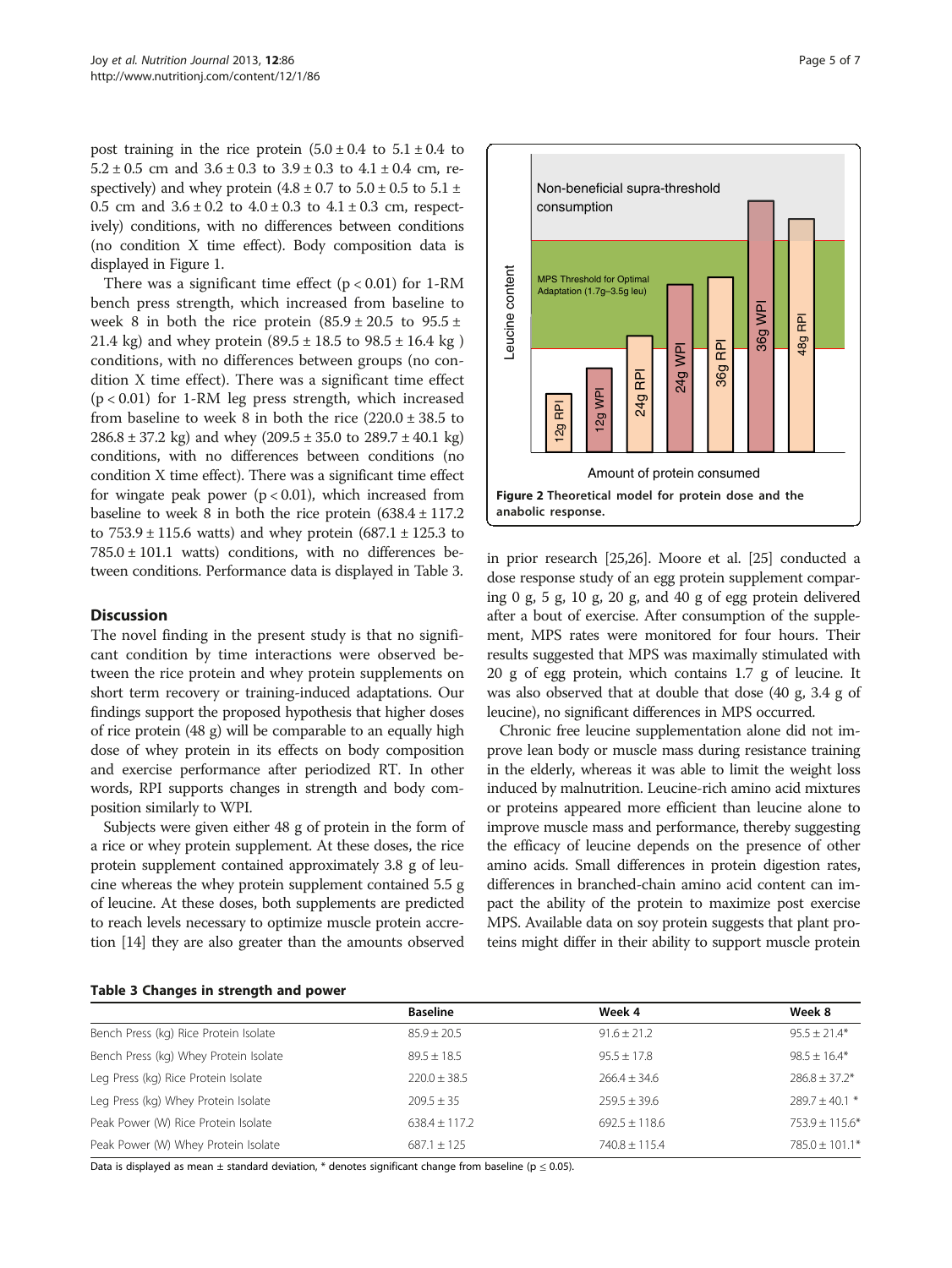<span id="page-5-0"></span>accretion after resistance exercise [\[17,26](#page-6-0)]. For example, post exercise consumption of fat-free milk promotes greater hypertrophy during the early stages of resistance training in novice weightlifters when compared with isonitrogenous and isoenergetic fat-free soy protein [[26](#page-6-0)]. Hartman et al. [\[26\]](#page-6-0) conducted research comparing milk protein, to soy protein, to a maltodextrin control in untrained individuals. In Hartman's study, 17.5 g of protein in the form of milk or soymilk was given immediately and one hour following exercise, while the control group received an isocaloric maltodextrin beverage. 17.5 g of protein from milk contains approximately 1.7 g of leucine, and 17.5 g of protein from soymilk would contain 1.4 g of leucine. Following a twelve week RT program, the milk protein group experienced greater increases in type II muscle fiber area. This study suggests that a moderate dose of milk protein increases lean mass to a greater extent than soy or a maltodextrin control when given following exercise. Soy proteins appear to support greater splanchnic rather than peripheral (i.e., muscle) protein synthesis and are converted to urea to a greater extent than are milk proteins. Alternatively, observed differences might be explained by differences in leucine content or absorption kinetics.

In the present study, the combined muscle thickness of the VI and VL increased in both the rice protein (0.2 cm) and whey protein (0.5 cm) conditions. Lean body mass increased in the rice protein condition by 2.5 kg, and it also increased in the whey protein condition by 3.2 kg. Combined bench press and leg press 1-RM strength increased in the rice protein condition by 76.4 kg and in the whey protein condition by 89.5 kg. However, no significant differences were observed between the two conditions for any measure. The collective findings of our study and others suggests that as the amount of protein consumed increases, the importance of the relative leucine content of the protein diminishes (see Figure [2\)](#page-4-0) [[21,27\]](#page-6-0).

### Study limitations

Limitations of this study include the duration of the research and the lack of a non-supplemented control group. While no significant effects were observed between groups, potential differences in effects on body composition and exercise performance between groups may be more evident if examined over a longer duration. Without a nonsupplemented control group, we cannot conclude how beneficial protein supplementation was to resistance training in this study.

# Conclusion

The present results suggest that differences in protein composition are of less relevance when protein is consumed in high doses throughout periodized RT. Rice protein isolate consumption post resistance exercise decreases fat-mass and increases lean body mass, skeletal muscle hypertrophy, power and strength comparable to whey protein isolate.

#### Competing interests

The authors declare that they have no competing interests.

#### Authors' contribution

JMJ, RPL and JMW developed the study design, supervised and trained subjects, performed the statistical analysis, participated in data acquisition and drafting the manuscript. RJ developed the study design and participated in drafting the manuscript. MP assisted with the design of the study and drafting the manuscript. EODS assisted in drafting of the manuscript and performing the statistical analysis. SMCW was responsible for diet control and also assisted in drafting the manuscript. JED supervised subjects and assisted in drafting the manuscript. DSK assisted in study conception and writing of the manuscript. All authors read and approved the final manuscript.

#### Acknowledgement

The authors would like to thank a dedicated group of subjects. The authors would like to thank Increnovo LLC, Milwaukee, WI, for funding this research.

#### Author details

<sup>1</sup>Department of Health Sciences and Human Performance, The University of Tampa, Tampa, FL 33606, USA. <sup>2</sup>College of Professional Studies, North-eastern University, Boston, MA 02115, USA. <sup>3</sup>Increnovo LLC, 2138 E Lafayette Pl, Milwaukee, WI 53202, USA. <sup>4</sup> Laboratory of Neuromuscular Adaptations to Strength Training, School of Physical Education and Sport, University of São Paulo, São Paulo, Brazil. <sup>5</sup>Department of Nutrition, IMG Performance Institute, IMG Academies, Bradenton, FL, USA. <sup>6</sup>Department of Nutrition and Endocrinology, Miami Research Associates, Miami, FL, USA.

#### Received: 7 March 2013 Accepted: 17 June 2013 Published: 20 June 2013

#### References

- 1. Phillips SM: Dietary protein requirements and adaptive advantages in athletes. Br J Nutr 2012, 108(Suppl 2):S158–S167.
- 2. Campbell B, Kreider RB, Ziegenfuss T, La Bounty P, Roberts M, Burke D, Landis J, Lopez H, Antonio J: International society of sports nutrition position stand: protein and exercise. *J Int Soc Sports Nutr* 2007, 4:8.
- 3. Monteiro AG, Aoki MS, Evangelista AL, Alveno DA, Monteiro GA, Picarro Ida C, Ugrinowitsch C: Nonlinear periodization maximizes strength gains in split resistance training routines. Journal of strength and conditioning research / National Strength & Conditioning Association 2009, 23:1321–1326.
- 4. Turner A: The science and practice of periodization: a brief review. Strength and Conditioning Journal 2011, 33:34–46.
- 5. Kraemer WJ, Ratamess NA, Volek JS, Hakkinen K, Rubin MR, French DN, Gomez AL, McGuigan MR, Scheett TP, Newton RU, et al: The effects of amino acid supplementation on hormonal responses to resistance training overreaching. Metabolism 2006, 55:282–291.
- 6. Norton LE, Layman DK: Leucine regulates translation initiation of protein synthesis in skeletal muscle after exercise. J Nutr 2006, 136:533S–537S.
- 7. Blomstrand E: A role for branched-chain amino acids in reducing central fatigue. *J Nutr 2006*, 136:5445-547S.
- 8. Newsholme EA, Blomstrand E: Branched-chain amino acids and central fatigue. J Nutr 2006, 136:274S-276S.
- 9. Davis JM: Carbohydrates, branched-chain amino acids, and endurance: the central fatigue hypothesis. Int J Sport Nutr 1995, 5(Suppl):S29-S38.
- 10. Brosnan JT, Brosnan ME: Branched-chain amino acids: enzyme and substrate regulation. J Nutr 2006, 136:207S-211S.
- 11. Garlick PJ: The role of leucine in the regulation of protein metabolism. J Nutr 2005, 135:1553S–1556S.
- 12. Layman DK: Role of leucine in protein metabolism during exercise and recovery. Can J Appl Physiol 2002, 27:646–663.
- 13. Biolo G, Tipton KD, Klein S, Wolfe RR: An abundant supply of amino acids enhances the metabolic effect of exercise on muscle protein. Am J Physiol 1997, 273:E122–E129.
- 14. Norton L, Wilson GJ: Optimal protein intake to maximize muscle protein synthesis. AgroFood industry hi-tech 2009, 20:54–57.
- 15. Paddon-Jones D, Sheffield-Moore M, Zhang XJ, Volpi E, Wolf SE, Aarsland A, Ferrando AA, Wolfe RR: Amino acid ingestion improves muscle protein